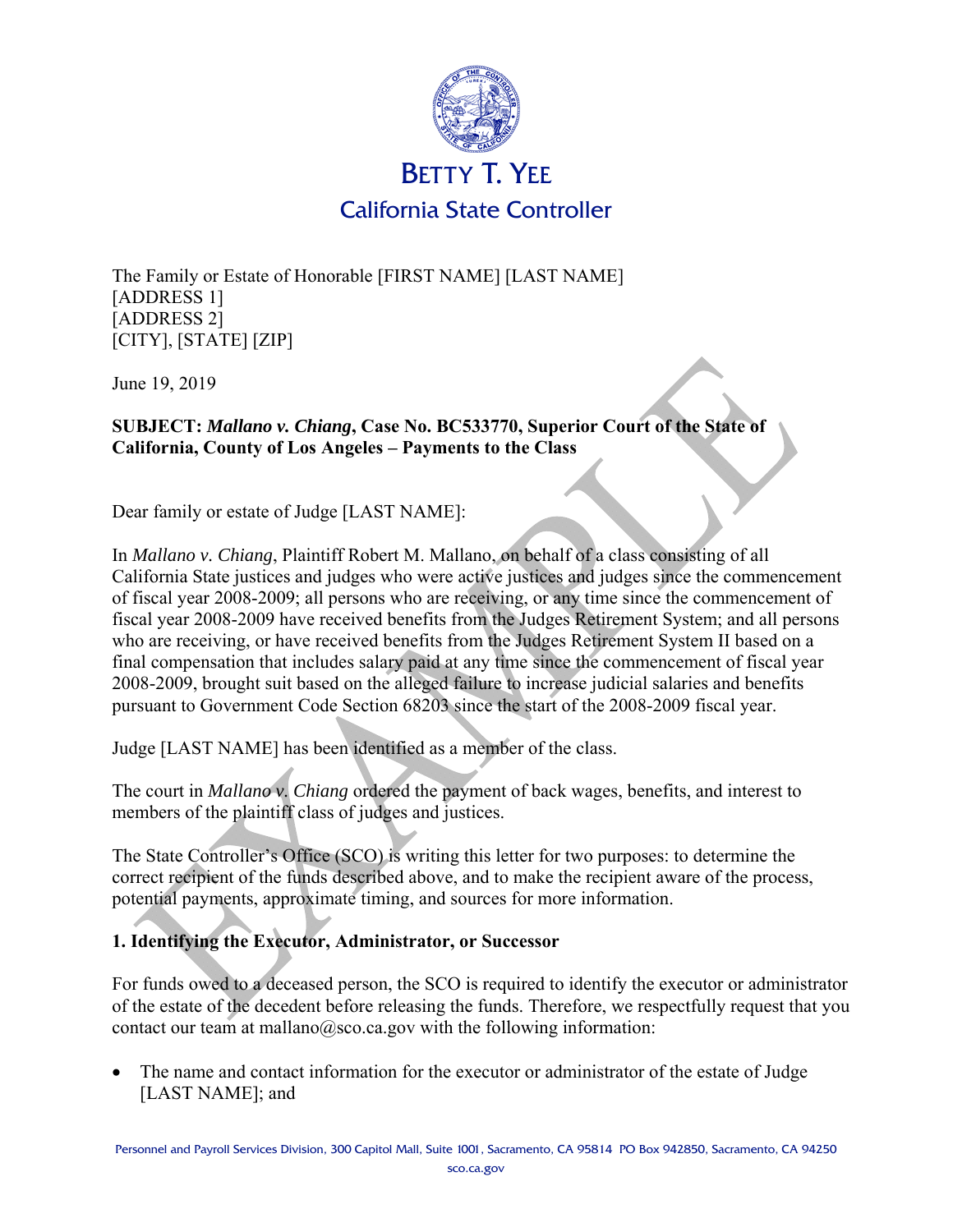June 19, 2019 Page 2

• Certified copies of letters testamentary or letters of administration. If you do not currently have certified copies, we will work with you to identify the payment process.

In certain circumstances, there may not have been an executor or administrator of the estate. If the following conditions apply, SCO can provide an affidavit that can be used to obtain the payments pursuant to Probate Code section 13101:

- At least 40 days have elapsed since the death of the decedent, and a certified copy of the decedent's death certificate is available;
- Either of the following, as appropriate:
	- o No proceeding is now being or has been conducted in California for administration of the decedent's estate; or
	- o The decedent's personal representative has consented in writing to payment, transfer, or delivery to the affiant or declarant of the property described in the affidavit or declaration.
- The current gross fair market value of the decedent's real and personal property in California, excluding the property described in California Probate Code section 13050, does not exceed one hundred fifty thousand dollars (\$150,000).
- $\bullet$  The person(s) signing the affidavit is/are the successor(s) of the decedent (as defined in California Probate Code section 13006) with respect to the decedent's interest in the described property.
- The person(s) signing the affidavit is/are authorized under California Probate Code section 13051 to act on behalf of the successor of the decedent with respect to the decedent's interest in the described property.
- No other person has a superior right to the interest of the decedent in the described property.

If you have questions about applicable law, we urge you to consult with an attorney. SCO cannot provide legal advice regarding the administration of a decedent's estate.

## **2. Payments and Timing**

The amounts owed have been calculated based upon the rates in the court order. The court ordered specific salary and benefits increases for the fiscal years beginning with July 1, 2008 and ending on June 30, 2016 and that those specific adjustments be reflected in salary and benefits going forward. To implement the order, additional adjustments are also being made for the fiscal year beginning on July 1, 2016 and ending on June 30, 2017. For affected class members, the court-ordered adjustments will also result in adjustments to AJP payments, JRS and JRS II benefits, as addressed in the chart below. With these adjustments, the salaries and benefits of all class members will be paid in conformance with the court's order through the date of these payments and going forward. The timetable below is approximate.

Judge [LAST NAME] may fall within more than one of the different groups of judicial officers covered by the court's order. For example, if Judge [LAST NAME] was an active judge or justice for some portion of time following July 1, 2008, and later received benefits pursuant to the Judges Retirement System, you will receive separate payments as outlined in the table below.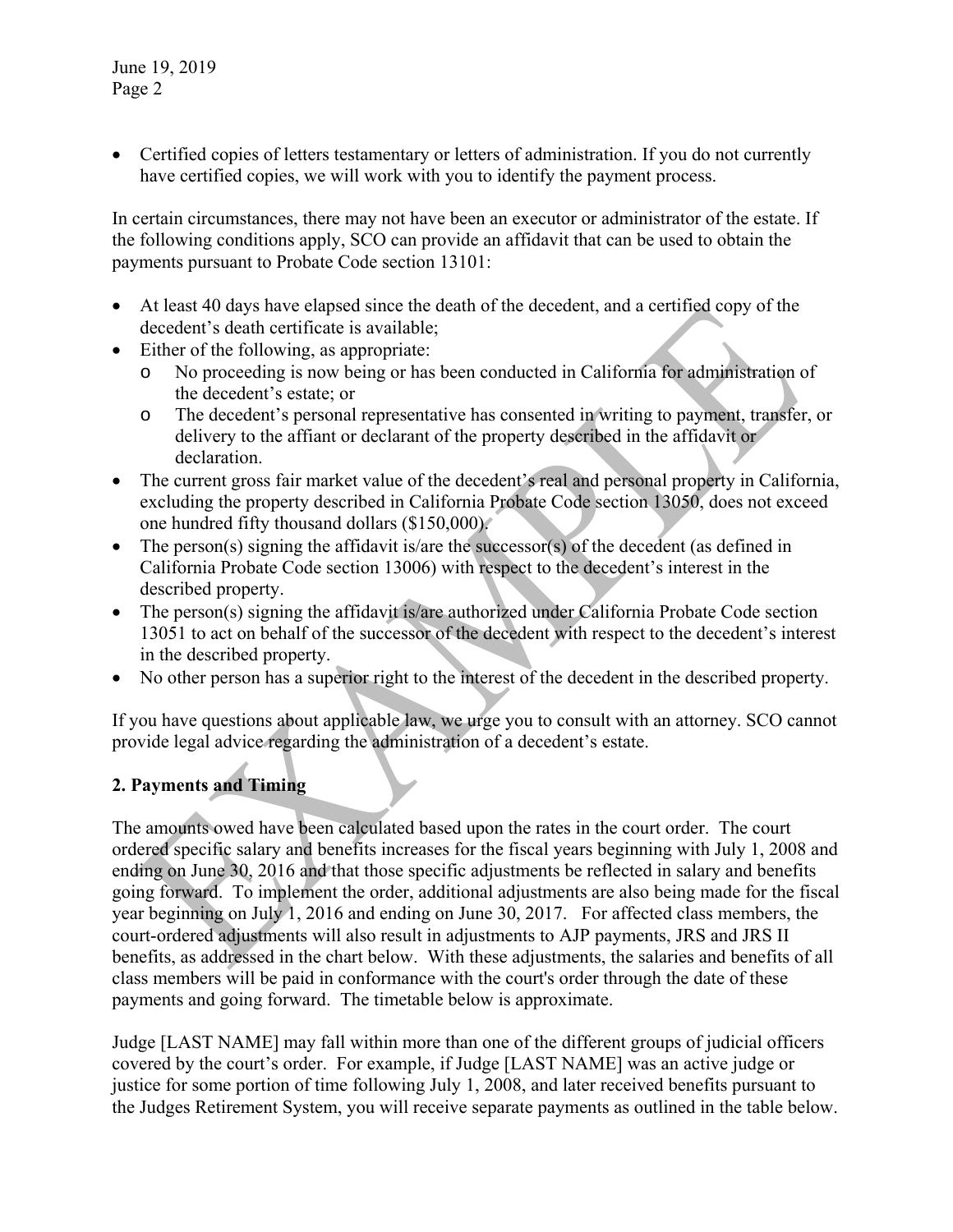June 19, 2019 Page 3

In such event, you may also receive another letter from the State Controller's Office or JRS similar to this one.

Finally, we note that if the judge or justice received a monthly retirement allowance after July 1, 2008, you will receive a separate letter from the Judges' Retirement System regarding the payments that will be made for those additional retirement benefits. We include general information regarding the JRS, JRS II, ESIP and JRS II Monetary Credits payments below for your convenience. If you have any questions regarding those payments, please refer to the letter from the Judges' Retirement System or contact that office directly at (916) 795-3688.

If you receive another letter similar to this letter (from the State Controller's Office or from JRS), the timetable will be identical to this one.

| June 30, 2019      | Judges' Retirement System (JRS). If the judge or justice received a         |
|--------------------|-----------------------------------------------------------------------------|
|                    | monthly retirement allowance from JRS at any time between July 1,           |
|                    | 2008, and June 30, 2017, the estate or beneficiary should expect a          |
|                    | payment on or after this date for additional benefits owed. Taxes will be   |
|                    | withheld based on the current tax election on file, and the amount paid     |
|                    | will be included in the IRS Form 1099R issued for 2019.                     |
| July 31, 2019      | Interest on JRS payment. For a judge or justice entitled to the JRS         |
|                    | payment described above, the interest owed on the back benefits will        |
|                    | also be included on the warrant dated on or after June 30, 2019. Interest   |
|                    | is calculated based upon 10% per year from the date the benefits should     |
|                    | have been paid. Taxes will be withheld based on the current tax election    |
|                    | on file, and the amount paid will be included in the IRS Form 1099R         |
|                    | issued for 2019.                                                            |
| July 31, 2019      | Back wages. If the judge or justice was active at any time between July     |
|                    | $1, 2008$ , and June $30, 2017$ , a payment will be issued on or about this |
|                    | date for back wages from the same entity that paid the judge while          |
|                    | active - SCO, Los Angeles County, Judicial Council (for Riverside           |
|                    | County judges), or Ventura County. There will not be tax withholding        |
|                    | on this payment, and the amount paid will be included in a Form 1099-       |
|                    | Misc for 2019.                                                              |
| July 31, 2019      | Interest on back wages. For a judge or justice who received a payment       |
|                    | for back wages, a separate payment will be issued for interest owed on      |
|                    | the back wages (also from the same entity that paid the judge while         |
|                    | active). There will not be separate tax withholding on this payment, and    |
|                    | the amount paid will be reported to the IRS in a Form 1099-Misc for         |
|                    | 2019.                                                                       |
| August 30 to       | Assigned Judges Program (AJP). If the judge or justice received an          |
| September 30, 2019 | assignment under the AJP during any period of time between July 1,          |
|                    | 2008, and June 30, 2017, a separate payment will be issued by the State     |
|                    | Controller's Office during or after this window for back wages. There       |
|                    | will not be separate tax withholding on this payment, and the amount        |
|                    | paid will be included in a Form 1099-Misc for 2019.                         |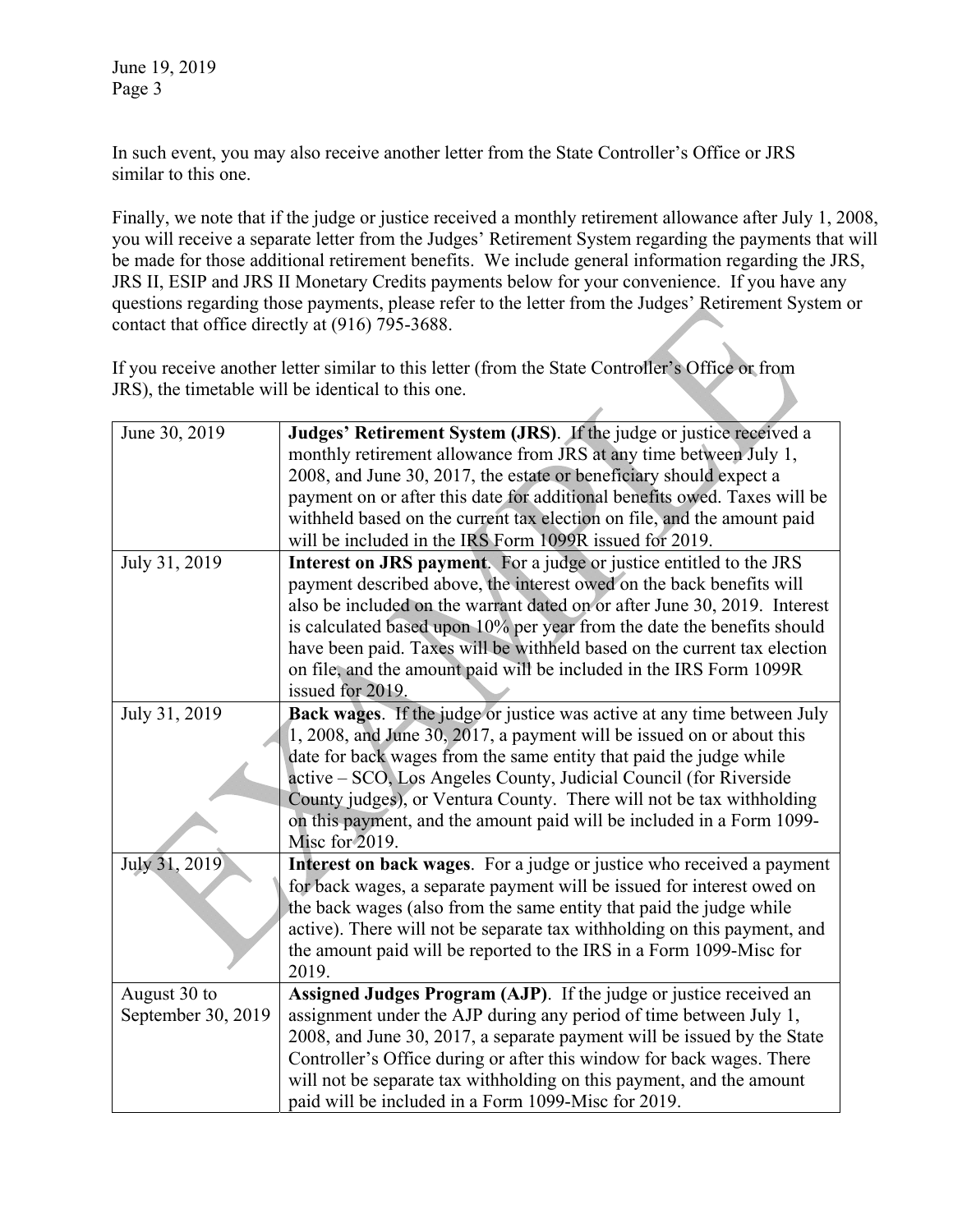| August 30 to       | Interest on AJP back wages. For a judge or justice who received the             |
|--------------------|---------------------------------------------------------------------------------|
| September 30, 2019 | AJP payment described above, a separate payment will be issued during           |
|                    | or after this window for interest owed on the back wages. There will not        |
|                    | be separate tax withholding on this payment, and the amount paid will           |
|                    |                                                                                 |
|                    | be reported to the IRS in a Form 1099-Misc for 2019.                            |
| September 30 to    | <b>JRS II</b> . If the judge or justice retired from JRS II any time between    |
| October 31, 2019   | July 1, 2008, and June 30, 2017, and received a monthly retirement              |
|                    | allowance, the estate or beneficiary should expect a payment during or          |
|                    | after this window for additional benefits owed. Taxes will be withheld          |
|                    | based on the current tax election on file, and the amount paid will be          |
|                    | included in the IRS Form 1099R issued for 2019.                                 |
| November 1 to      | <b>Interest on JRS II payment</b> . For a judge or justice entitled to the JRS  |
|                    |                                                                                 |
| December 1, 2019   | II payment described above, the estate or beneficiary will receive a            |
|                    | separate payment from JRS II for interest owed on the back benefits.            |
|                    | Interest is calculated based upon 10% per year from the date the benefits       |
|                    | should have been paid. Taxes will be withheld based on the current tax          |
|                    | election on file, and the amount paid will be included in the IRS Form          |
|                    | 1099R issued for 2019.                                                          |
| November 1 to      | <b>Extended Service Incentive Program (ESIP).</b> If the judge or justice       |
| December 1, 2019   | retired from JRS on or after July 1, 2008, and received an ESIP                 |
|                    | distribution, the estate or beneficiary should expect a payment during or       |
|                    | after this window for any adjustment to the ESIP account between July           |
|                    | 1, 2008, and June 30, 2017. JRS will contact the beneficiary or estate          |
|                    | prior to issuing payment to determine whether the payment should be             |
|                    | paid in a lump sum or to roll the money into a qualified plan                   |
| November 1 to      | <b>JRS II Monetary Credits</b> . If the judge or justice retired from JRS II on |
|                    |                                                                                 |
| December 1, 2019   | or after July 1, 2008, and received a one-time lump sum payment of her          |
|                    | or his Monetary Credits, the estate or beneficiary should expect a              |
|                    | payment during or after this window for any adjustment to the Monetary          |
|                    | Credits accrued between July 1, 2008, and June 30, 2017. JRS will               |
|                    | contact the estate or beneficiary prior to issuing payment to determine         |
|                    | whether the payment should be paid in a lump sum or to roll the money           |
|                    | into a qualified plan.                                                          |
| November 1 to      | Interest on ESIP payment. For a judge or justice entitled to an ESIP            |
| December 1, 2019   | or Monetary Credit payment described above, the interest owed will be           |
|                    | paid along with the adjusted benefit. Interest is calculated based upon         |
|                    | 10% per year from the date the benefits should have been paid. Taxes            |
|                    | will be withheld based on the distribution type, and the amount paid will       |
|                    | be included in the IRS Form 1099R issued for 2019.                              |
|                    |                                                                                 |

\*Please note that a Form 1099-Misc will only be issued if the total payment from that payor is at least \$600.00.

In the coming weeks, you will receive details about the amount and date of your payment. Meanwhile, you may access up-to-date information and submit questions online at